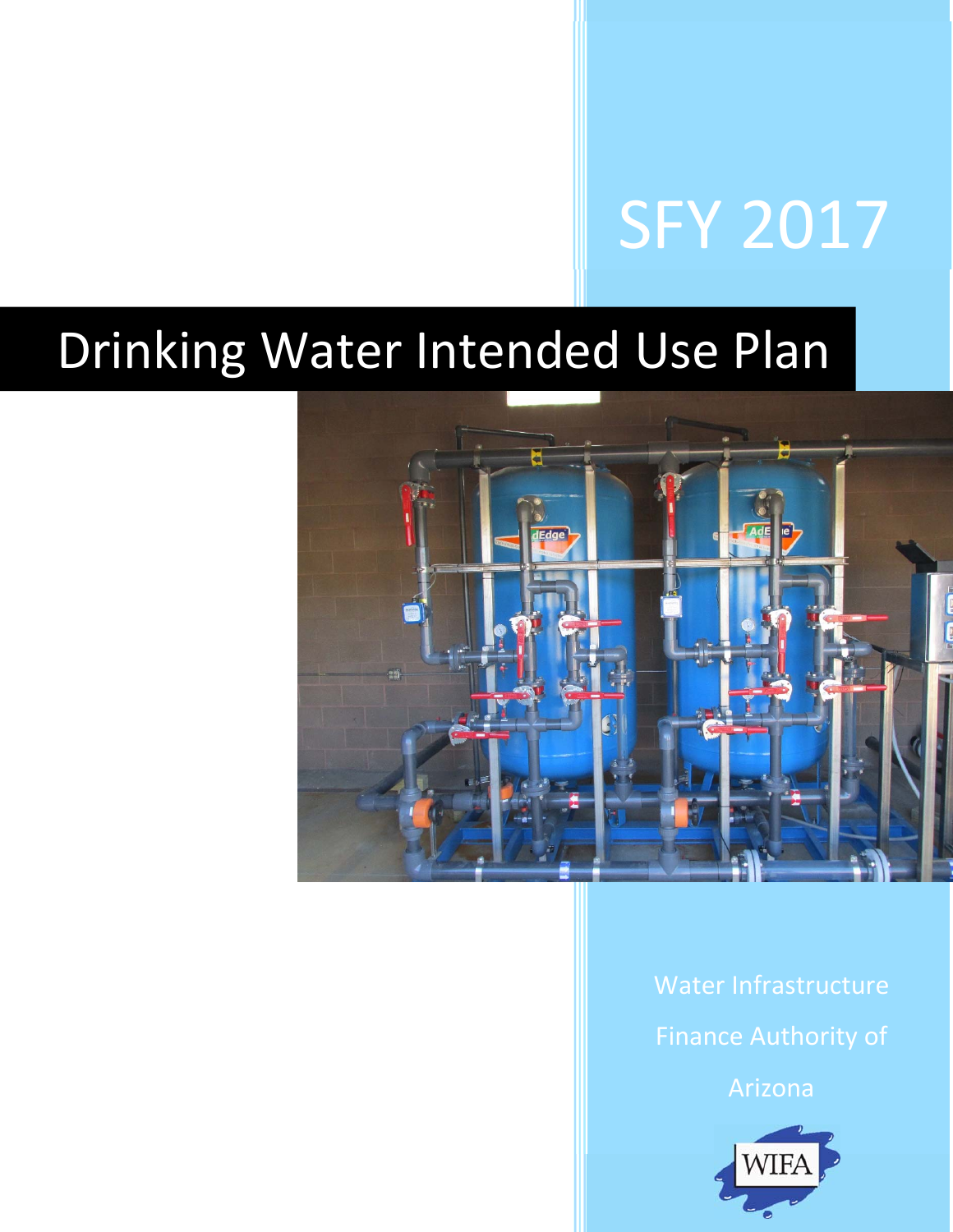### **Table of Contents**

| Section 5: Description of Public Notice Process and Actions Taken to Address Public Comments 2       |     |
|------------------------------------------------------------------------------------------------------|-----|
|                                                                                                      |     |
|                                                                                                      |     |
| Section 8: Criteria and Methods for Distribution of Funds (Priority Setting Criteria)  2             |     |
|                                                                                                      |     |
|                                                                                                      |     |
| Section 11: Identify the Types of Assistance Provided and the Terms (Principal Forgiveness, Extended |     |
|                                                                                                      |     |
|                                                                                                      |     |
| Section 14: Anticipated Cash Draw Ratio (proportionality) or Statement of Match Drawdown then        |     |
|                                                                                                      |     |
|                                                                                                      |     |
|                                                                                                      |     |
|                                                                                                      |     |
|                                                                                                      |     |
|                                                                                                      |     |
|                                                                                                      | . 9 |
|                                                                                                      |     |
|                                                                                                      |     |
|                                                                                                      |     |
|                                                                                                      |     |
| Section 44: IUP Includes Set-Asides Taken and Authority to be Banked if Applicable 12                |     |
| Section 45: IUP Includes Uses of the Set-Aside Funds and Expected Timeline of Expenditure 12         |     |
|                                                                                                      |     |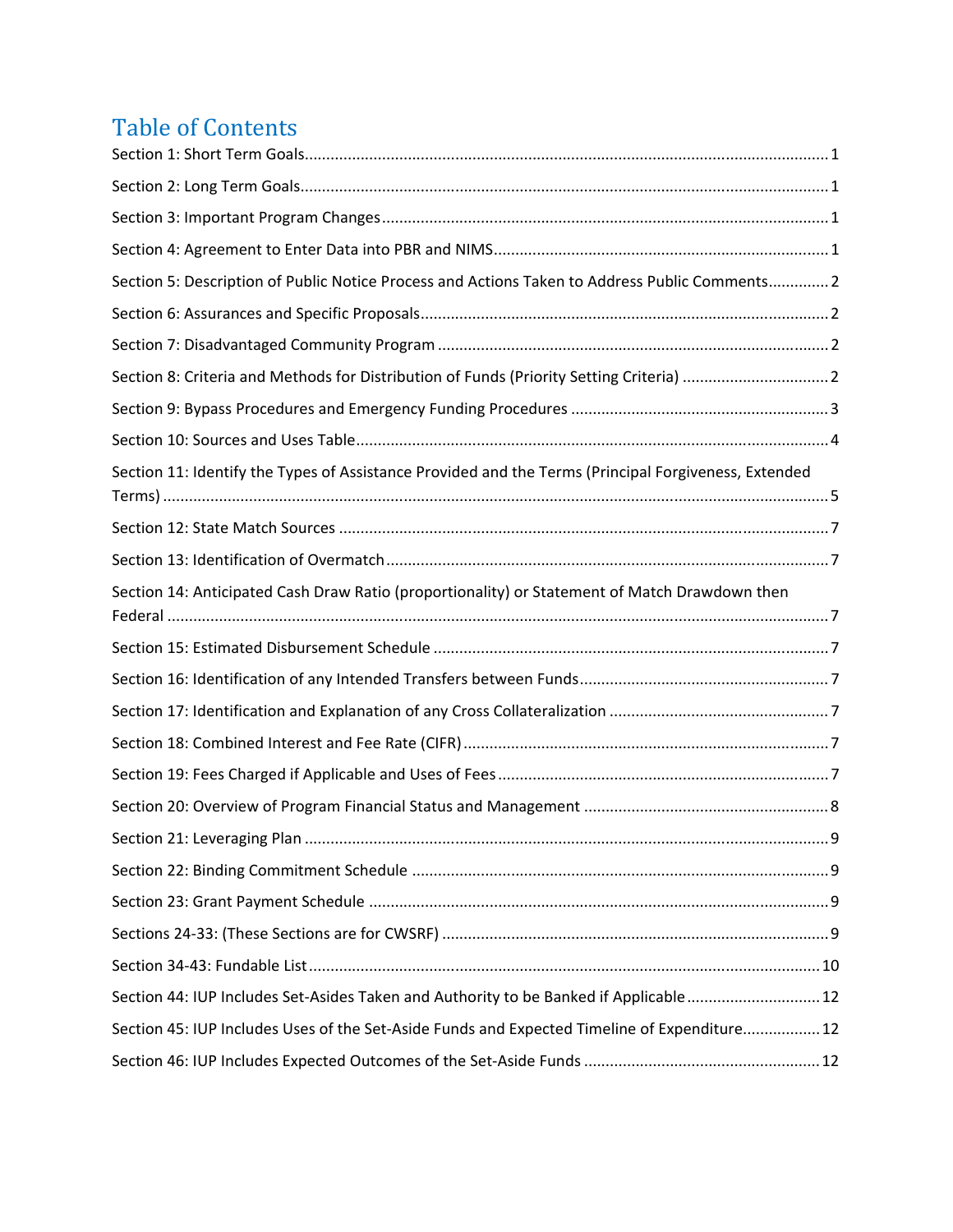#### **INTRODUCTION**

The WIFA Board of Directors is pleased to release Arizona's Drinking Water State Revolving Fund (DWSRF) Intended Use Plan (IUP) for the State Fiscal Year (SFY) 2017 funding cycle. The DWSRF IUP describes WIFA's plan to utilize various sources of funds to finance drinking water infrastructure and support related program activities during the SFY 2017 funding cycle from July 1, 2016 through June 30, 2017. This IUP is a required element of the grant application documentation to obtain the FFY 2016 grant award. Arizona herewith submits its IUP for the FFY 2016 funds available to Arizona for the purposes of continuing the development, implementation and administration of the DWSRF program in Arizona.

The Arizona DWSRF Loan Program funds publicly and privately‐owned community water systems and non‐ profit non‐community water systems. Eligible projects include treatment, transmission and distribution, source, storage, consolidation and creation of new systems. Projects to acquire land or to refinance debt obligations of publicly‐owned systems may also be eligible. The program also places an emphasis on small and disadvantaged communities and on programs that emphasize prevention and sustainability as tools for ensuring safe drinking water.

#### **Section 1: Short Term Goals**

For the purposes of this IUP, a short-term goal is an activity intended to be initiated, and in some cases, completed within a year. The following are the short-term goals of the loan program:

- WIFA will make drinking water infrastructure loans more accessible and affordable to small communities by subsidizing all loans;
- WIFA will provide additional assistance to communities who are identified as disadvantaged;
- WIFA will provide at least 20% of the Capitalization Grant amount as additional subsidization in the form of forgivable principal;
- WIFA will continue to encourage borrowers to address green stormwater infrastructure, water and energy efficiency improvements and other environmentally innovative activities.

#### **Section 2: Long Term Goals**

For the purposes of this IUP, a long term goal is defined as the life of the program. The following are the long‐term goals of the loan program:

- Award WIFA's resources in accordance with the needs of Arizona's citizens;
- Maintain the fiscal integrity of WIFA's funds and assure continuous enhancement for future generations;
- Effectively and efficiently deliver financial and technical assistance;
- Market agency programs and advocate the importance of safe, reliable water through presentations, networking and outreach.

#### **Section 3: Important Program Changes**

WIFA plans to adjust the interest vs. fee ratio of the Combined Interest and Fee Rate (CIFR) during SFY 2017. WIFA has implemented a policy providing guidance on the application of additional subsidies which includes how communities that cannot otherwise afford projects (including disadvantaged communities) and green projects (if required by the Capitalization Grant) may receive forgivable principal.

#### **Section 4: Agreement to Enter Data into PBR and NIMS**

WIFA agrees to enter data into PBR and NIMS.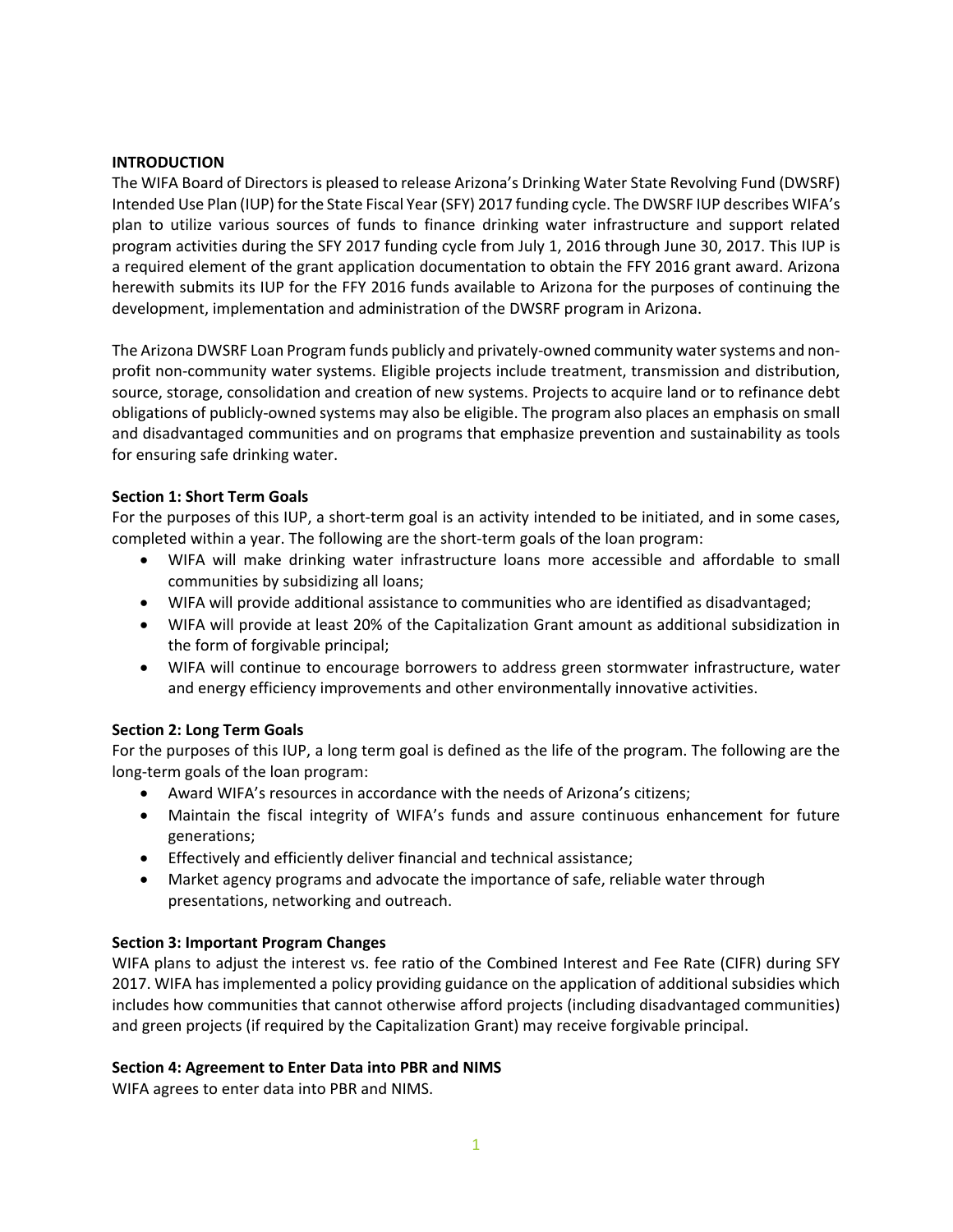#### **Section 5: Description of Public Notice Process and Actions Taken to Address Public Comments**

Public review and written comment period of this IUP will be conducted from May 30, 2016 through June 14, 2016.

WIFA will solicit public review and comment on the draft SFY 2017 DWSRF IUP and Project Priority List (PPL) according to the following schedule:

| May 30, 2016  | Distribution and Web posting of the draft DWSRF IUP and PPL to all<br>interested parties.                                   |
|---------------|-----------------------------------------------------------------------------------------------------------------------------|
| June 13, 2016 | Public Hearing - 1110 West Washington, Room 130, Phoenix, Arizona 85007<br>from 1:00 P.M. to 2:00 P.M.                      |
| June 14, 2016 | Deadline for public comments on the draft DWSRF IUP and PPL.                                                                |
| June 15, 2016 | The WIFA Board of Directors to adopt the final draft DWSRF IUP and PPL.<br>IUP will then be sent to EPA for final approval. |
| July 1, 2016  | Begin implementation of the Approved DWSRF IUP and PPL                                                                      |

#### **Section 6: Assurances and Specific Proposals**

WIFA intends to comply with the following:

- WIFA will comply with its Environmental Policy as approved by EPA;
- WIFA will notify its borrowers of the requirement to comply with the Davis‐Bacon requirements outlined in the Capitalization Grant Terms and Conditions;
- WIFA will notify its borrowers of the requirement to comply with the American Iron and Steel requirements outlined in the Capitalization Grant Terms and Conditions; and
- WIFA will make every effort to comply with EPA's guidance for timely and expeditious use of funds.

WIFA agrees to the remaining required assurances and proposals in the grant application and the IUP.

#### **Section 7: Disadvantaged Community Program**

WIFA is committed to providing assistance to public water systems serving Disadvantaged Communities. The Board may designate an applicant as a Disadvantaged Community if the applicant satisfies one of the following:

- 1. The community is a designated "colonia" community through the federal government, or
- 2. The community received 60 or more Local Fiscal Capacity points on the DWSRF PPL.

WIFA intends on providing the 20% additional subsidy as forgivable principal to communities who cannot otherwise afford projects (including disadvantaged communities). WIFA's Disadvantaged Policy allows for extended term, reduced interest or a combination.

#### **Section 8: Criteria and Methods for Distribution of Funds (Priority Setting Criteria)**

- **Project Priority List and Fundable Range** 
	- o **Project Priority List (PPL):**  On an annual basis, following a statewide solicitation for projects, WIFA develops a statewide priority list of projects. Projects are scored and ranked on the list based upon public health risk, SDWA compliance, and financial need. Projects to address health advisories are a priority for DWSRF funding, as well as projects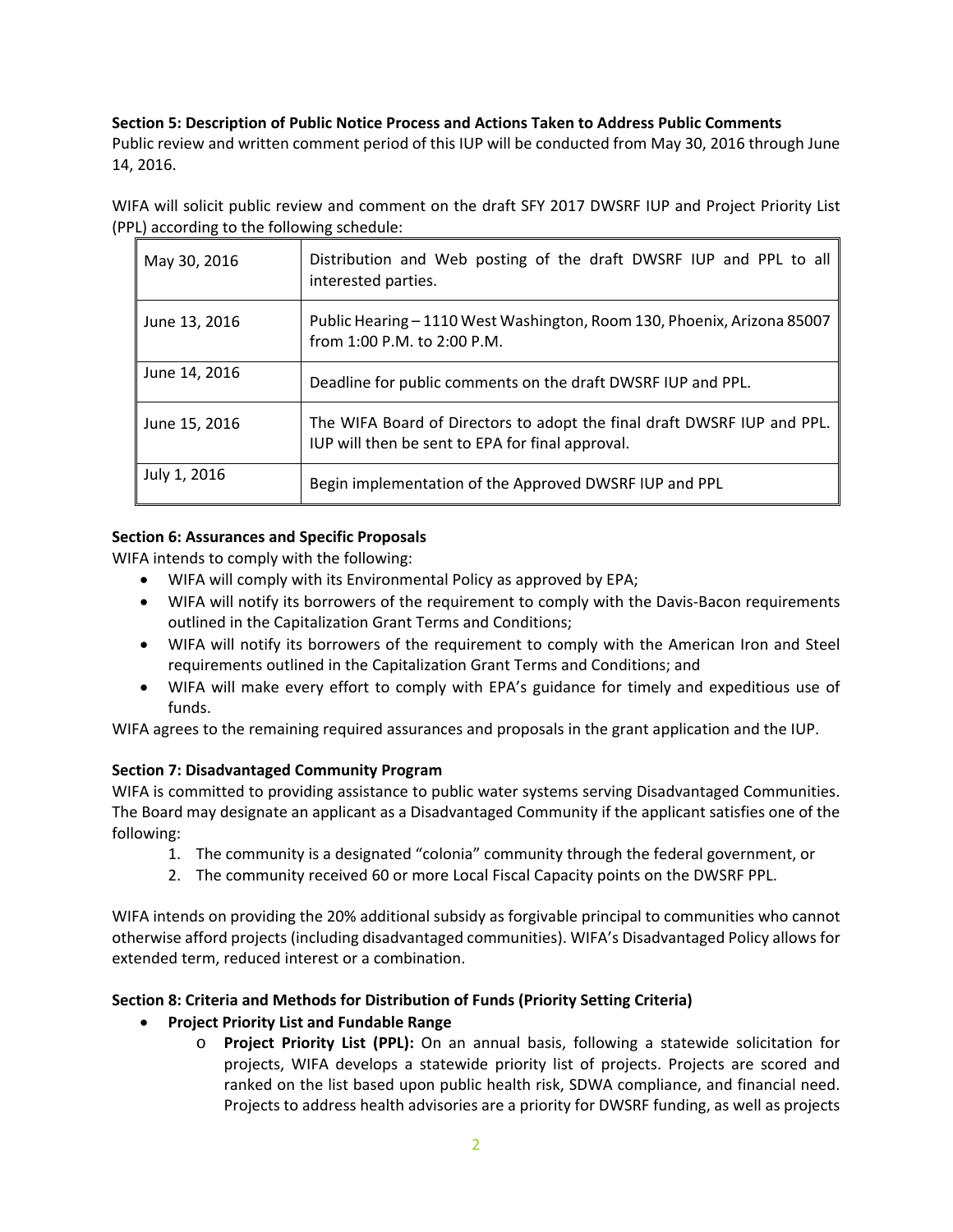to address MCLs exceedances. Currently, WIFA's DW PPL has nine project priority list applications totaling \$51,452,656.60.

o **Fundable Range:** The Fundable Range includes the applicants ready to receive design or construction financial assistance.

#### **Project Priority List Updates**

The WIFA Board of Directors may update the DW PPL by adding or deleting projects or adjusting the fundable range for design or construction projects. The decision to update the DW PPL may be based on a project's readiness to proceed, refined project cost estimates, availability of other funding sources or other new information affecting the expansion or contraction of the PPL and Fundable Range. The WIFA Board of Directors adopts the updated DW PPL at a public meeting and the updates are posted on WIFA's website. All projects must meet the applicable requirements under the Safe Drinking Water Act, 42 U.S.C. § 300f to 300j‐26.

#### **Project Readiness to Proceed**

Applicants accrue readiness to proceed points based on the following criteria:

- o Approved debt authorization has been received by WIFA.
- o Plans and specifications are complete.
- o Local and state permits have been obtained.
- o The bid or solicitation process has been initiated.

#### **Section 9: Bypass Procedures and Emergency Funding Procedures**

The Fundable Range process is used to bypass projects that are not ready to proceed. As part of this process, readiness to proceed points are awarded for each of the criteria identified above, with a project needing to accrue at least 40 points out of 100 possible. Projects which have not received at least 40 points are bypassed, allowing projects which are ready to proceed to move forward with obtaining financing.

WIFA may approve emergency funding for eligible applicants if a declaration of emergency is made by the Governor of Arizona or the Federal Emergency Management Agency (FEMA). The term of the loan will not exceed one year and be no more than \$250,000 per emergency event.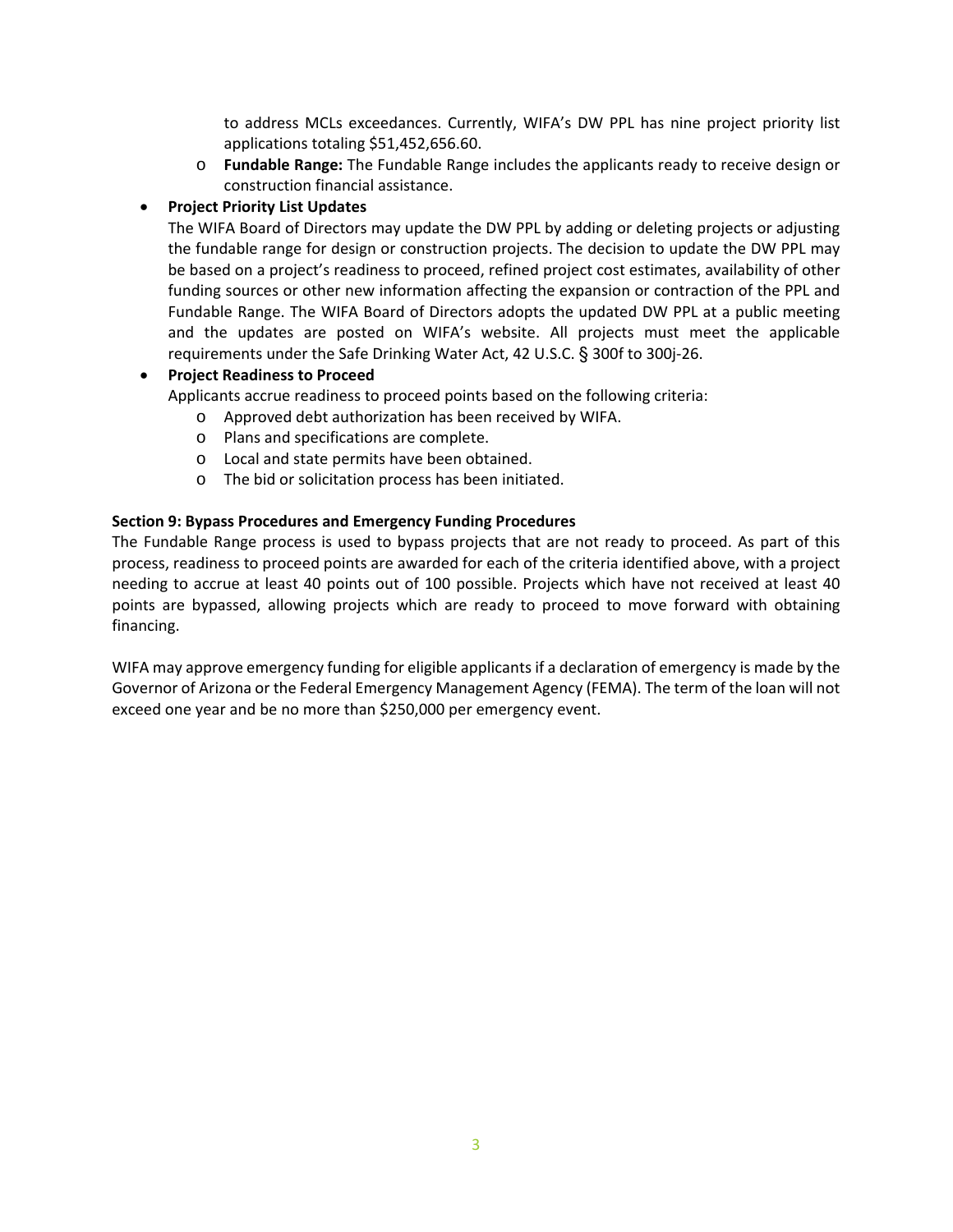|                                                                                                               | Federal                  | <b>WIFA</b>     | <b>WIFA Loan</b> |                  |
|---------------------------------------------------------------------------------------------------------------|--------------------------|-----------------|------------------|------------------|
|                                                                                                               | Contributions            | Revenues        | Accounts         | Total            |
| <b>Funding Sources</b>                                                                                        |                          |                 |                  |                  |
| Estimated fund balance as of $7/1/2016$                                                                       | \$                       | \$<br>3,445,997 | \$77,687,249     | \$81,133,246     |
| New funds expected in SFY 2017                                                                                | \$15,008,000             | \$2,701,899     | 18,196,683       | \$35,906,582     |
| **Banked Funds (see below)                                                                                    |                          |                 |                  |                  |
| Total Funding Sources                                                                                         | \$15,008,000             | \$<br>6,147,896 | \$95,883,932     | \$117,039,828    |
| <b>Funding Uses</b>                                                                                           |                          |                 |                  |                  |
| Financial Assistance Loans                                                                                    | \$<br>9,295,420          | \$<br>3,001,600 | 83,586,912<br>\$ | 95,883,932<br>\$ |
| 15% Set-Aside Wellhead Protection (ADEQ)                                                                      | 1,300,000<br>\$          |                 |                  | 1,300,000<br>S   |
| 15% Set-Aside Technical Assistance (WIFA)                                                                     | \$<br>320,000            |                 |                  | \$<br>320,000    |
| 10% Set-Aside PWSS (ADEQ)*                                                                                    | 1,500,800<br>$\mathbb S$ |                 |                  | 1,500,800<br>\$  |
| 4% Set-Aside Administration (WIFA)                                                                            | \$<br>600,320            | \$<br>694,680   |                  | \$<br>1,295,000  |
| 2% Set-Aside Capacity Development (ADEQ)                                                                      | \$<br>300,160            |                 |                  | \$<br>300,160    |
| Forgivable Principal \$3,001,600 (20%)                                                                        |                          |                 |                  |                  |
| Green Project Reserve (voluntary)                                                                             |                          |                 |                  |                  |
| Banked FFY 2014 funds** (10% to ADEQ)                                                                         | \$1,691,300              |                 |                  | 1,691,300<br>\$  |
| <b>Total Funding Uses</b>                                                                                     | \$15,008,000             | \$<br>3,696,280 | \$<br>83,586,912 | \$102,291,192    |
| * ADEQ will provide the additional match required for this portion of the Capitalization Grant.               |                          |                 |                  |                  |
| **ADEQ banked \$1,000,000 from the FFY 14 and \$691,300 from the FFY 13 Capitalization Grants' 10% set-aside. |                          |                 |                  |                  |

#### **Section 10: Sources and Uses Table**

The Safe Drinking Water Act §1452(g) and §1452(k) allows States to set aside up to 31% of the Capitalization Grant for specific activities. These are referred to as the 2%, 4%, 10%, and 15% set‐asides and are further described below. Funds not expended in these categories by the end of SFY 2017 will revert to the DW Loan Fund Account.

#### **15% Set‐aside**

State and Federal Statutes allow setting aside up to 15% of the Federal Capitalization Grant funds to provide local assistance to water systems in Arizona. ADEQ has requested \$1,300,000 for Wellhead Protection activities to protect underground sources of drinking water. WIFA will utilize \$320,000 of this set-aside. \$20,000 will support the drinking water portion of the annual Water and Wastewater Residential Rate Survey. (See Professional Technical Assistance in Section 11 below.) \$200,000 will be provided as planning and design assistance through a competitive process (see Planning and Design Technical Assistance Program in Section 11 below). An additional \$100,000 may also be used to provide technical, managerial and financial capacity development assistance.

#### **10% Set‐aside**

State and Federal Statutes allow setting aside up to 10% of the Federal funds for the Public Water System Supervision activities. This set‐aside requires an additional 1:1 match which will be provided by ADEQ Fees. ADEQ will use this funding for the PWSS Program, which encompasses all of the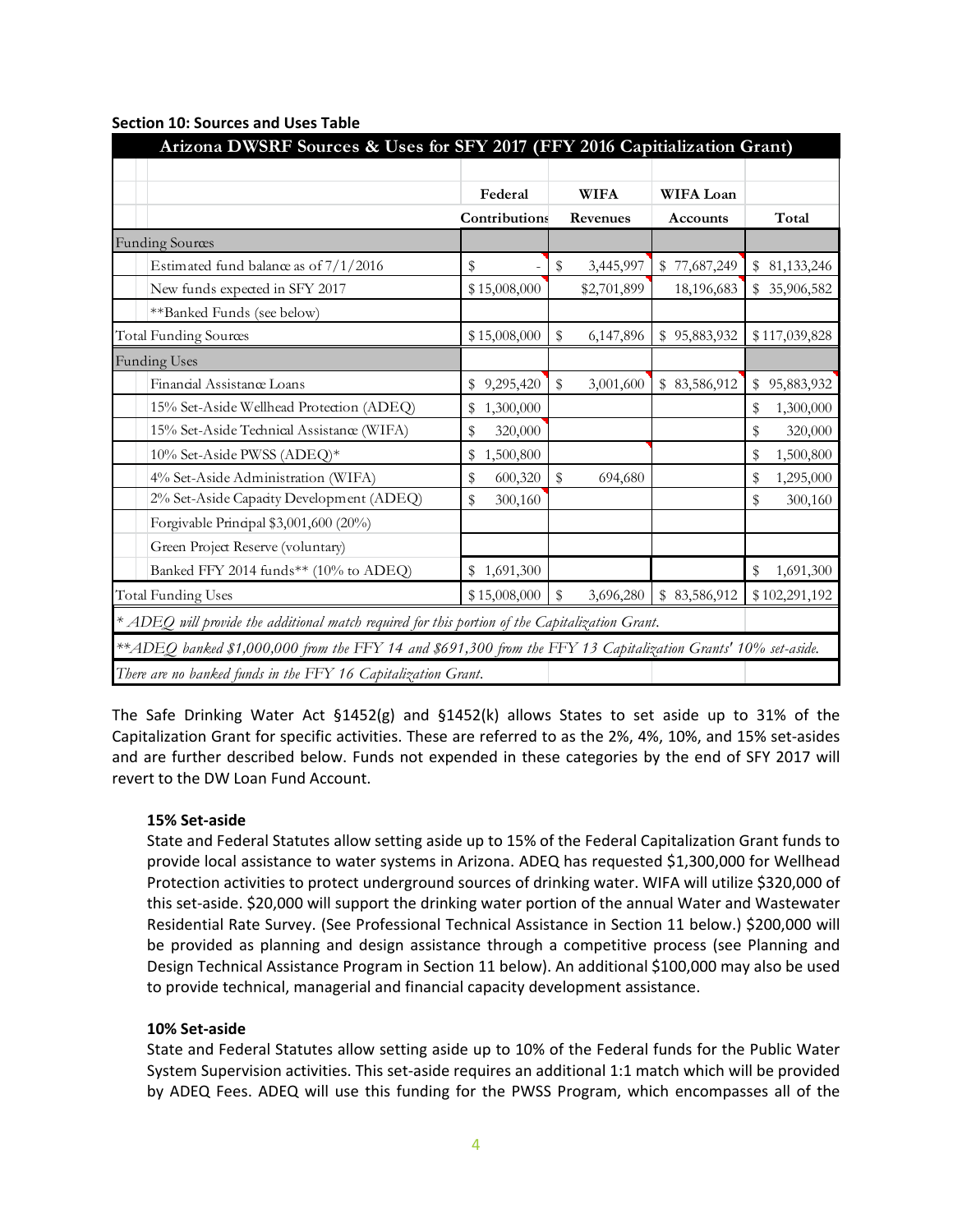various activities involved in implementing the Safe Drinking Water Act requirements in Arizona. These activities include operator certification, source water assessment and protection, development of regulatory guidance and assistance documents, assisting systems in obtaining the technical, financial, and managerial capability to comply with drinking water regulations, and technical consultations on water system and treatment system design. ADEQ is requesting \$1,500,800.

The Sources and Uses Table (Section 10) provides approximately \$95M for new DW loans. WIFA is in discussions regarding other DW projects that may be added to the PPL list during the year.

#### **4% Set‐aside**

State and Federal Statutes allow setting aside up to 4% of the Federal funds for the administration of the DWSRF program. WIFA will utilize this set‐aside to pay salaries and associated expenses of program's personnel devoting time to the administration of the funds as well as the necessary ancillary services performed by other agencies. These funds will also be used to procure equipment and training necessary for the adequate performance of staff. Expenses for DWSRF‐related public meetings, workshops and conferences will also be paid for out of this set‐aside. Funds not used immediately will be reserved for use in future years. As evidenced in the Sources and Uses Table, WIFA will provide additional program administration support through use of WIFA Fees.

#### **2% Set‐aside**

State and Federal Statutes allow setting aside 2% of the Federal funds to provide local assistance to water systems in Arizona. The 2% set-aside in the amount of \$300,160 will be used by ADEQ's Capacity Development Program (see Staff Technical Assistance in Section 11 below).

#### **ADEQ Drinking Water Program**

The Drinking Water program is federally mandated to ensure safe drinking water supplies for the public. Staff reviews water system construction plans, conducts compliance inspections on drinking water systems, reviews water quality monitoring data, initiates enforcement actions in response to continued or significant noncompliance, and conducts outreach to educate stakeholders on regulatory requirements. The program also evaluates source waters to ascertain their susceptibility to contamination, promotes voluntary community programs aimed at protecting aquifers for drinking water use, and administers the monitoring assistance program to assist public water systems in complying with monitoring requirements under the federal Safe Drinking Water Act. This effort has been funded through WIFA Revenues in the past, but no funds have been requested for FFY 2016.

#### **Section 11: Identify the Types of Assistance Provided and the Terms (Principal Forgiveness, Extended Terms)**

WIFA provides low interest loans for projects eligible under the Safe Drinking Water Act. Eligible projects include treatment, transmission and distribution, source, storage, consolidation and creation of new systems. Projects to acquire land or to refinance debt obligations of publicly-owned systems may also be eligible.

 Subject to the limitation that loan terms are not to exceed the useful life of the project, all loans for the financing of projects will be for a term not to exceed 20 years from loan closing date; except that under certain conditions (including loans to disadvantaged communities) project financing may be made for a period of up to 30 years.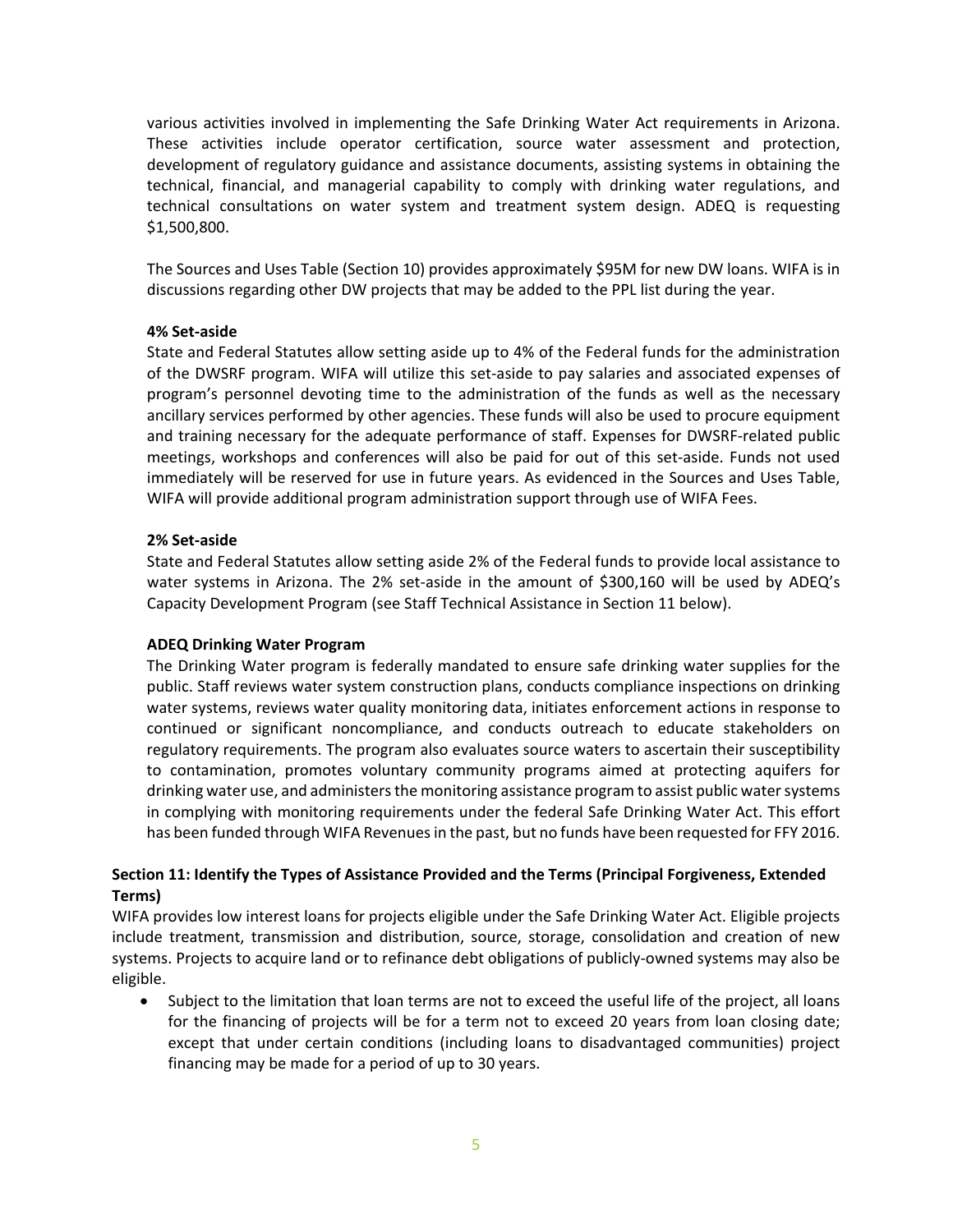WIFA may provide additional subsidization to projects for communities who cannot otherwise afford the projects. The minimum additional subsidy required to be distributed under the FFY 2016 Capitalization Grant is \$3,100,600.

WIFA also provides three types of Technical Assistance:

- **Staff Technical Assistance**  *‐*  ADEQ's Capacity Development Unit assists small drinking water systems, serving 10,000 or fewer people, to improve their day-to-day operation. For more information contact ADEQ's Drinking Water Division Director.
- **Professional Technical Assistance** Professional Technical Assistance includes studies, surveys and other types of reports that provide benefit to a range of drinking water systems statewide. WIFA will complete the drinking water portion of the Water and Wastewater Residential Rate Survey with these funds. This effort includes a survey of approximately 500 utilities, updates to the Rates Dashboard by the University of North Carolina's Environmental Finance Center, survey analysis and final report. Additional funds may also be used to provide technical, managerial and financial capacity development assistance.
- **Planning and Design Technical Assistance Program**  The purpose of WIFA's Planning and Design Technical Assistance Program is to help prepare systems for construction of capital improvement projects. Typically, awards are made to facilities with limited resources that need assistance in completing the planning and/or design phase of an infrastructure project. The request for applications establishes the scoring criteria on which the applications are evaluated. Awards are capped at \$35,000 per project.

#### **Financial Terms of Loans**

- Repayment of loan principal must begin within 12 months of project completion based on the construction schedule available at the loan closing date or actual completion date or three years from the date of the initial principal advance, whichever is earlier.
- Loan disbursements are to be made on a cost reimbursement basis.
- The decision to leverage will be based on demand on the loan fund for projects to address public health concerns, market conditions and long-term impact to the fund.
- A minimum of 20% of the FFY 2016 Capitalization Grant funds will be provided as forgivable principal.
- All contracts for DWSRF construction financial assistance will require the borrower to comply with the Davis-Bacon Act regardless of the source of funding if required as part of the FFY 2016 Capitalization Grant.
- All contracts for DWSRF construction financial assistance will require the borrower to comply with the Use of American Iron and Steel as described in WIFA's Capitalization Grant regardless of the source of funding if required as part of the FFY 2016 Capitalization Grant.
- WIFA will assess income from the Standard Combined Interest and Fee Rate (CIFR) as either fee income or interest income in accordance with the following table.

| <b>Financial Structure</b> | <b>CIFR</b>                                                 |
|----------------------------|-------------------------------------------------------------|
| ll Governmental            | Municipal Market Data Index (MMD) multiplied by the Subsidy |
| Non-Governmental           | Prime Rate plus 200 basis points multiplied by the Subsidy  |

#### **Combined Interest and Fee Rate (CIFR) for 20 Year Loans**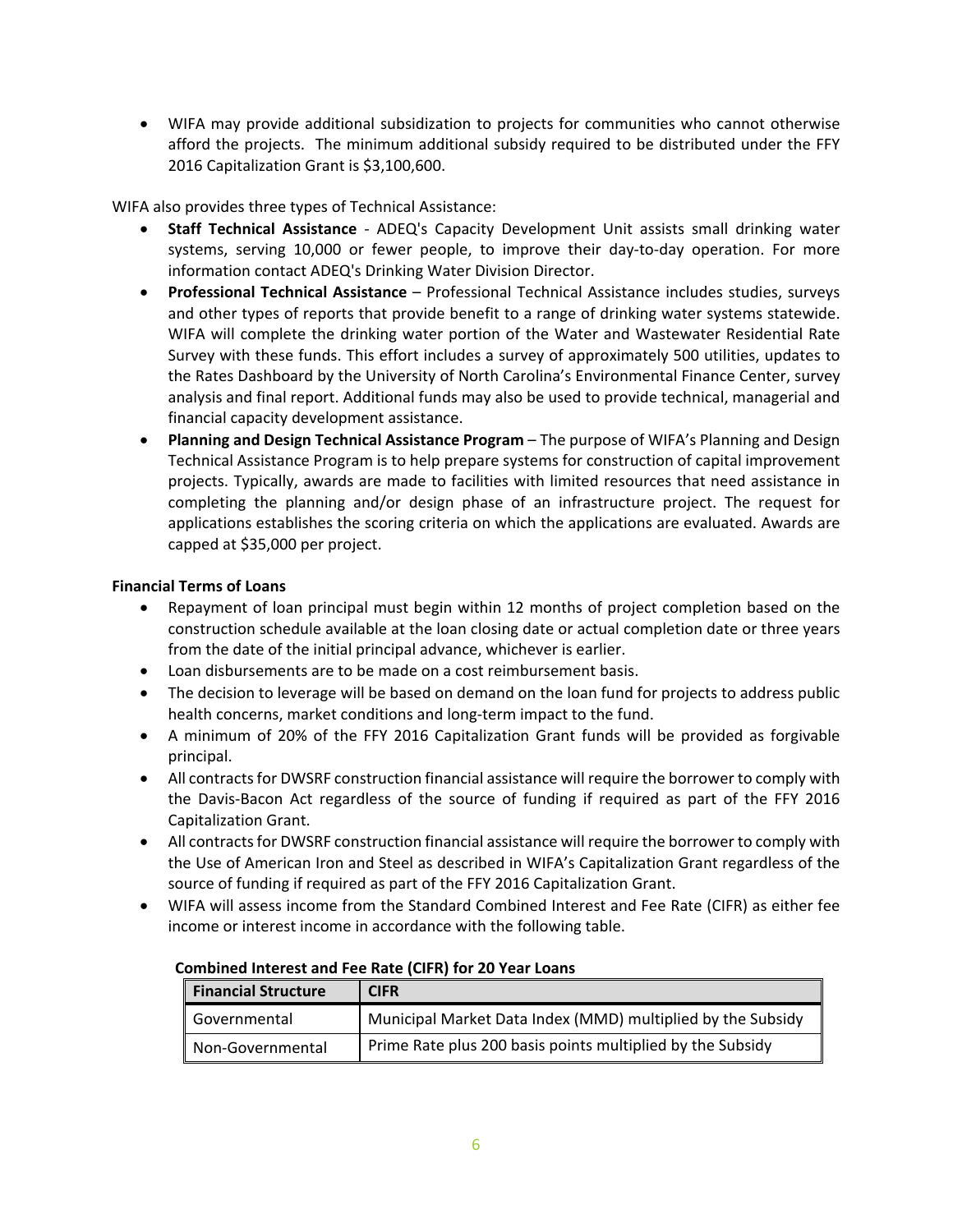#### **Section 12: State Match Sources**

As demonstrated in the Sources and Uses Table, WIFA revenues will provide match for the FFY 2016 Capitalization Grant.

#### **Section 13: Identification of Overmatch**

Through April 2016, WIFA has overmatched the federal grants when viewed in a cumulative perspective by \$6,013,262 (through June 30, 2015 the overmatch was \$9,587,440).

#### **Section 14: Anticipated Cash Draw Ratio (proportionality) or Statement of Match Drawdown then Federal**

With the overmatch, WIFA will draw 100% federal funds until the overmatch is depleted. Once the overmatch is depleted WIFA will draw the state match equivalency prior to drawing federal funds.

#### **Section 15: Estimated Disbursement Schedule**

| <b>First Quarter</b> | Second Quarter | Third Quarter | <b>Fourth Quarter</b> |
|----------------------|----------------|---------------|-----------------------|
| 20%                  | 35%            | 35%           | 10%                   |

#### **Section 16: Identification of any Intended Transfers between Funds**

WIFA currently has no planned transfers between the CWSRF and the DWSRF.

#### **Section 17: Identification and Explanation of any Cross Collateralization**

The Authority maintains the CWSRF and DWSRF as separate and distinct programs. Revenues generated by either program will remain within that program. Any transfers between funds will be temporary in nature and done only to alleviate short term cash shortages.

#### **Section 18: Combined Interest and Fee Rate (CIFR)**

For 20 year term loans, the WIFA Board of Directors has established a target CIFR ranging between 70% and 95% of the tax‐exempt AAA MMD Rate for governmental entities and the Prime Rate plus 200 basis points for non‐governmental entities. CIFR/subsidies on individual loans will be set pursuant to the criteria below:

- Total Priority Value Points;
- Local fiscal capacity of the area served by the system requesting assistance; and,
- Lending capacity of Arizona's DWSRF.

#### **Section 19: Fees Charged if Applicable and Uses of Fees**

Section 11 describes how fees are charged. The Sources and Uses table demonstrates how fees will be used for SFY 2017, providing match to the federal grant, administration of the SRF, and providing support to ADEQ's Drinking Water Program.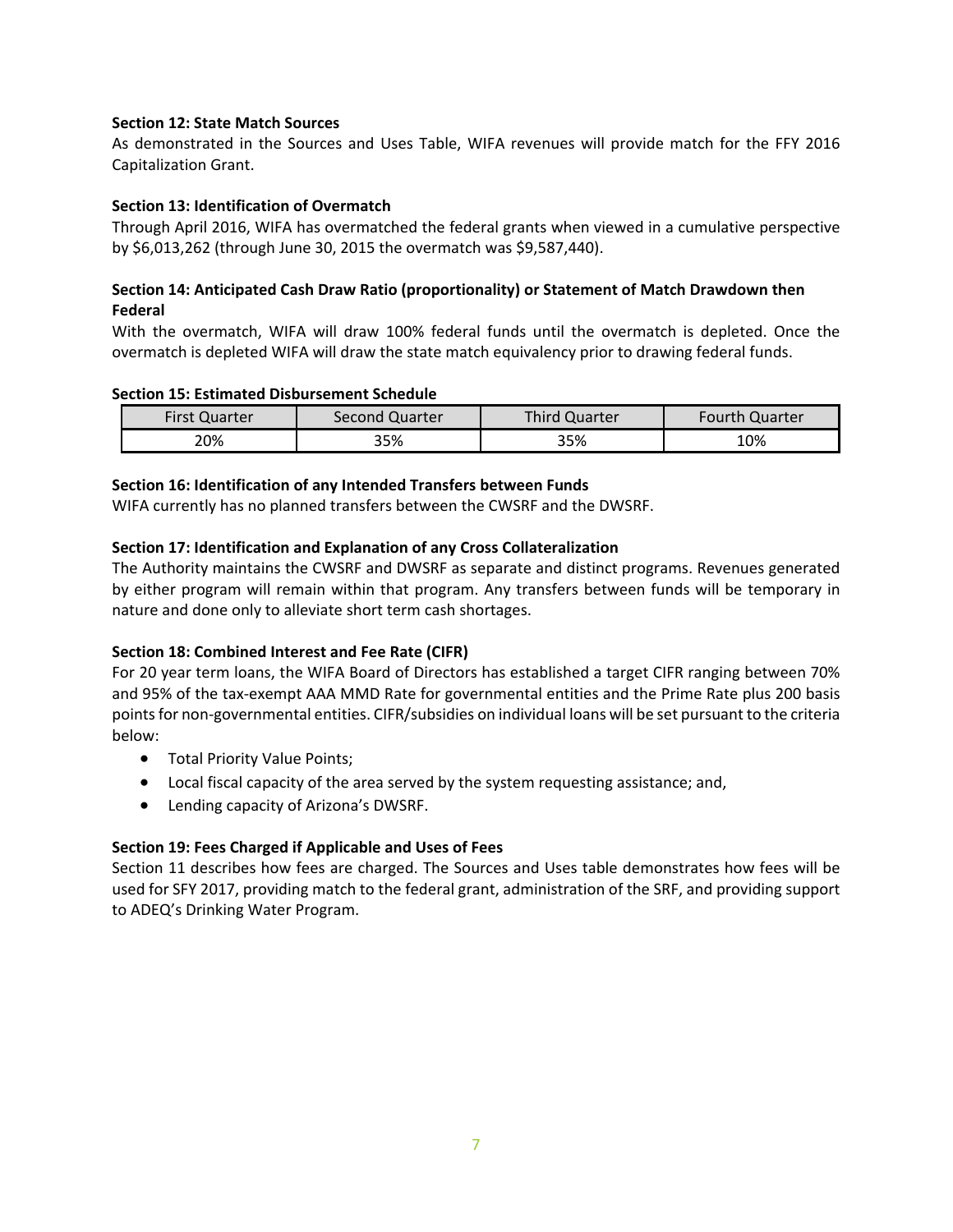#### **Section 20: Overview of Program Financial Status and Management**

The Federal Capitalization Grant for FFY 2016 will be \$15,008,000. See Table below.

| <b>AZ DWSRF Capitalization Grants</b> |              |                     |  |  |  |  |
|---------------------------------------|--------------|---------------------|--|--|--|--|
|                                       | Document     | <b>Total Amount</b> |  |  |  |  |
| 1                                     | FS99989498   | \$16,938,300.00     |  |  |  |  |
| $\overline{c}$                        | FS99990299   | \$14,863,800.00     |  |  |  |  |
| 3                                     | FS99990200   | \$7,905,300.00      |  |  |  |  |
| $\overline{4}$                        | FS99990201   | \$7,937,900.00      |  |  |  |  |
| 5                                     | FS99990202   | \$9,126,300.00      |  |  |  |  |
| 6                                     | FS99990203   | \$9,071,400.00      |  |  |  |  |
| 7                                     | FS99990204   | \$9,410,300.00      |  |  |  |  |
| 8                                     | FS99990205   | \$9,455,400.00      |  |  |  |  |
| 9                                     | FS99990206   | \$23,350,750.00     |  |  |  |  |
| 10                                    | FS99990207   | \$23,358,750.00     |  |  |  |  |
| 11                                    | FS99990208   | \$23,118,000.00     |  |  |  |  |
| 12                                    | FS99990209   | \$23,118,000.00     |  |  |  |  |
| 13                                    | 2F00T05809   | \$55,340,000.00     |  |  |  |  |
| 14                                    | FS99990210   | \$27,259,000.00     |  |  |  |  |
| 15                                    | FS99990211   | \$18,614,000.00     |  |  |  |  |
| 16                                    | FS99990212   | \$18,026,000.00     |  |  |  |  |
| 17                                    | Supplement   | \$301,000.00        |  |  |  |  |
| 18                                    | FS99990213   | \$16,913,000.00     |  |  |  |  |
| 19                                    | FS99990214   | \$15,969,000.00     |  |  |  |  |
| 20                                    | FS99990215   | \$15,864,000.00     |  |  |  |  |
| 21                                    | FS99990216   | \$15,008,000.00     |  |  |  |  |
|                                       | <b>Total</b> | \$360,948,200.00    |  |  |  |  |

The Arizona DWSRF program supports the EPA Strategic Plan Goal 2 (Clean and Safe Water), Objective 1 (Protect Human Health), Sub‐objective 1 (Water Safe to Drink) listed below. Specifically, Arizona established and is managing the revolving loan fund to make low cost loans and other types of assistance to water systems to finance the cost of infrastructure projects to achieve or maintain compliance with Safe Drinking Water Act requirements. Arizona DWSRF activities support USEPA Program Reporting Measure SDW‐04 Fund Utilization and SDW‐05 DWSRF projects that have initiated operations.

All planned and prior year loans have assisted public water systems in meeting the federal and state drinking water compliance requirements. Details of Arizona's DWSRF activities supporting EPA's Strategic Plan will be included in the DWSRF Annual Report as well as in the Drinking Water National Information Management System (DW NIMS), Drinking Water Project Benefit Reporting System (PBR); and the Federal Funding Accountability and Transparency Act (FFATA) Reporting System.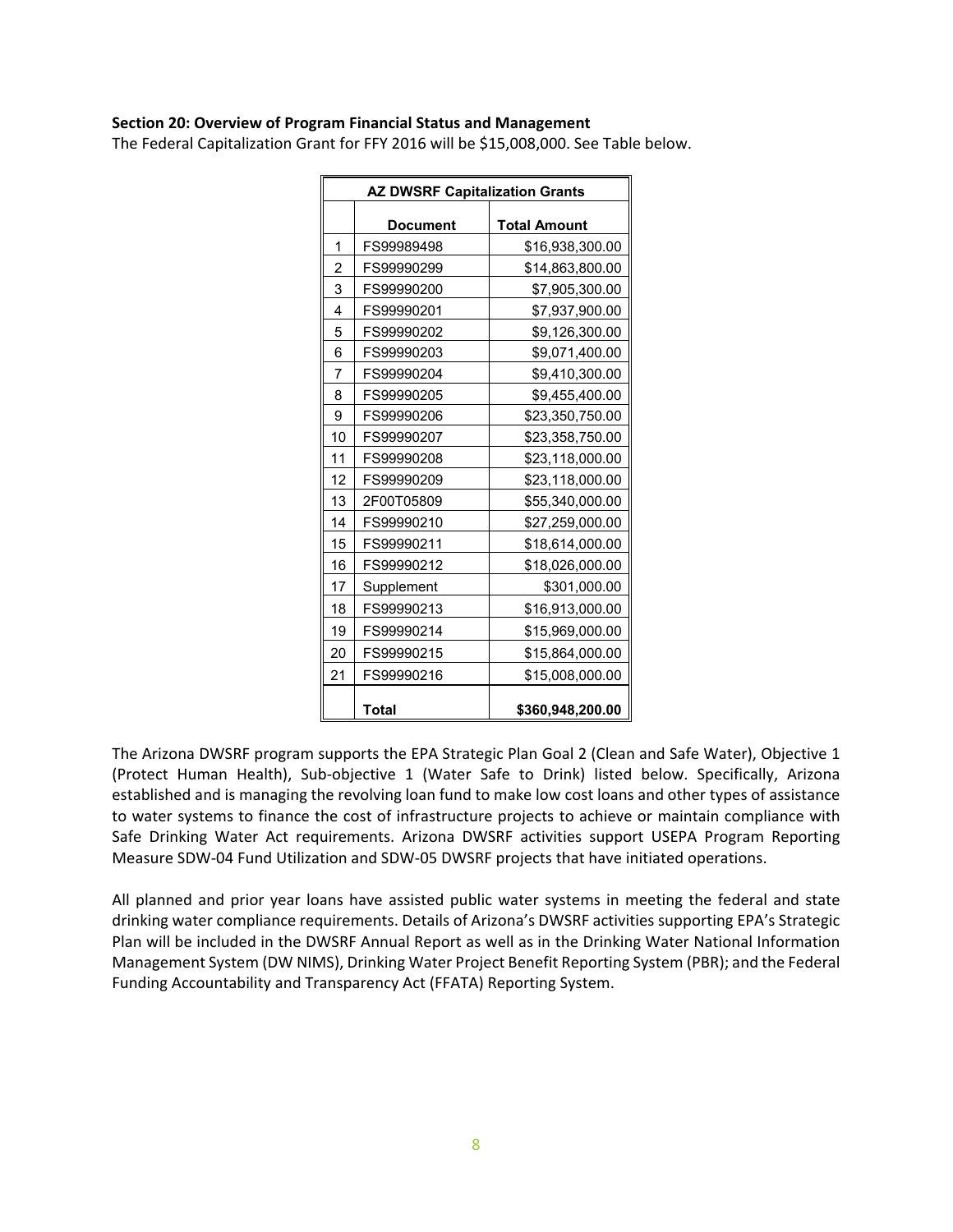| <b>Measure</b> | <b>Measure Text</b>                                                                                                                           | <b>National</b><br><b>Planning</b><br><b>Target</b> | <b>Region 9</b><br>Commitment | Arizona<br><b>Target</b> |
|----------------|-----------------------------------------------------------------------------------------------------------------------------------------------|-----------------------------------------------------|-------------------------------|--------------------------|
| SDW-04         | Fund utilization rate [cumulative dollar<br>amount of loan agreements divided by<br>cumulative funds available for projects] for<br>the DWSRF | 89%*                                                | $90\%$ <sup>*</sup>           | 100%                     |
| SDW-05         | Number of DWSRF<br>projects that have<br>initiated operations (cumulative)                                                                    | $9,000*$                                            | $519*$                        | 180                      |

\* Data from Office of Water: FY 2016‐2017 National Water Program Guidance, at the following link: http://www.epa.gov/water‐planning‐evaluation/fy‐2016‐2017‐national‐water‐program‐guidance

#### **Section 21: Leveraging Plan**

As a matter of practice, WIFA pays close attention to its cash position and lending capacity. This practice includes reports to the WIFA Board of Directors at each Board meeting defining WIFA's current cash position and lending capacity. As a result of slow loan demand and prepayments, it appears that WIFA's next Bond Issue won't be needed until late in the year or early next year.

#### **Section 22: Binding Commitment Schedule**

When the WIFA Board of Directors approves an applicant's financial assistance request, WIFA staff prepares and circulates financial assistance (loan) documents to evidence the binding commitment in accordance with applicable federal and state requirements**.** Based on the DW PPL, WIFA expects to enter into binding commitments at 343% (dollars on PPL vs. the federal cap grant). WIFA is currently in discussions with borrowers on potential projects that will likely be added to the SFY2017 PPL. WIFA's process is to accept PPL applications throughout the fiscal year instead of locking the PPL at the beginning of the year.

#### **Section 23: Grant Payment Schedule**

WIFA will receive all payments in the first quarter available.

#### **Sections 24‐33: (These Sections are for CWSRF)**

These Sections are for CWSRF, not applicable to DWSRF.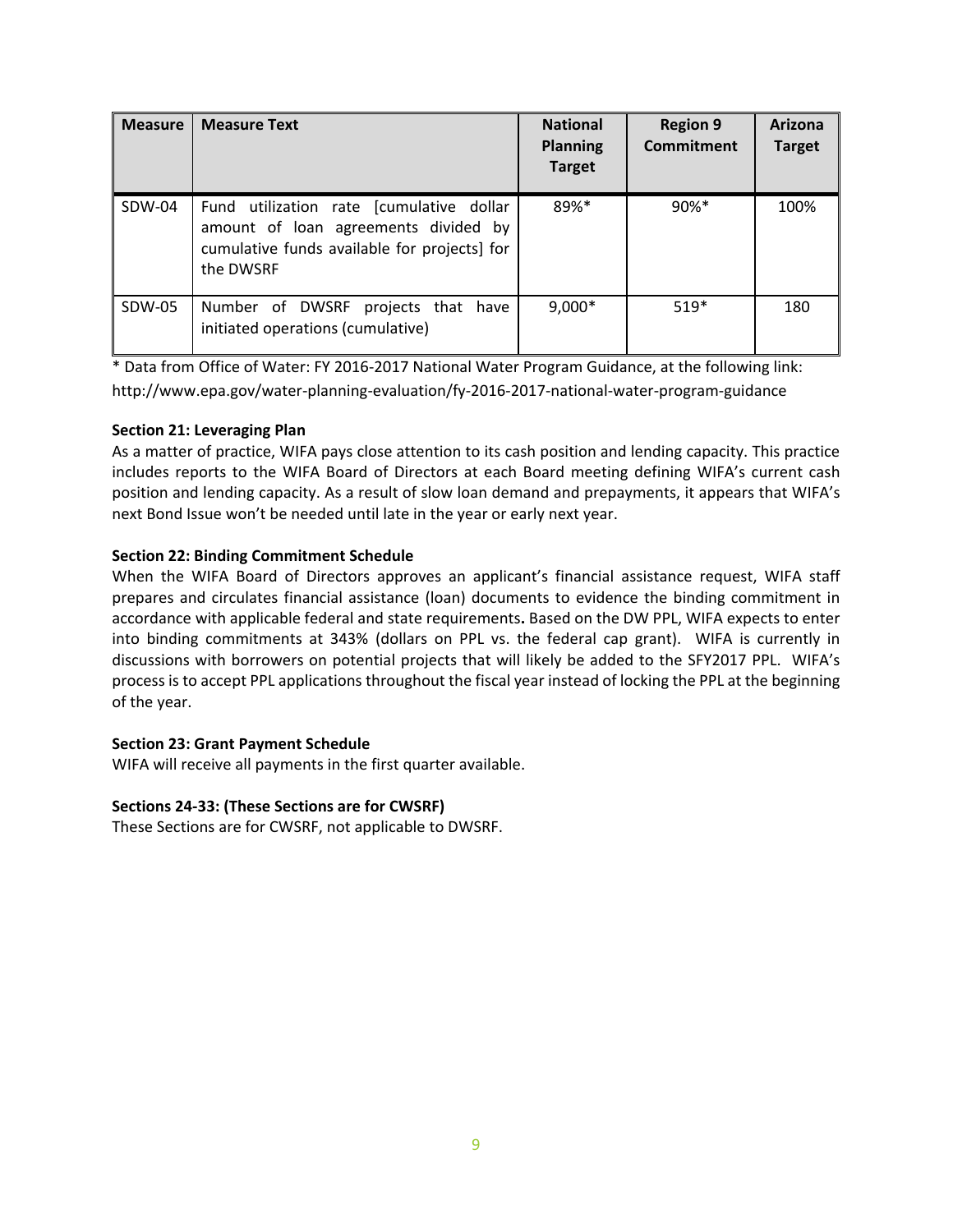#### **Section 34‐43: Fundable List**

Arizona combines the Fundable and Comprehensive lists into one list. WIFA applies all crosscutters to all DWSRF projects with the exception of FFATA. FFATA is treated on an equivalency basis. The project(s) in yellow are identified as potential equivalency project(s). It is unknown at this time which projects will be awarded forgivable principal.

| <b>PPL</b><br>Rank | <b>Applicant</b>                                          | <b>Population</b> | County   | <b>PWS Number</b> | <b>Project Name</b>                                                                                          | <b>Description</b>                                                                                                                                                                                                                                                    | Project<br><b>Number</b> | Amount<br>Requested /<br><b>Probable Green</b><br><b>Amount</b> | <b>Subsidy</b> |
|--------------------|-----------------------------------------------------------|-------------------|----------|-------------------|--------------------------------------------------------------------------------------------------------------|-----------------------------------------------------------------------------------------------------------------------------------------------------------------------------------------------------------------------------------------------------------------------|--------------------------|-----------------------------------------------------------------|----------------|
| 1                  | Tierra Buena<br>Water<br>Company<br>Inc.                  | 320               | Maricopa | AZ0407073         | <b>Arsenic Remediation</b><br>Project 3                                                                      | The Company's single source<br>production well has exceeded<br>the MCL for arsenic. This<br>project proposes to install a<br>centralized arsenic treatment<br>system to achieve an<br>acceptable level below the<br>MCL.                                              | 008 2017                 | \$656.662.00                                                    | 80%            |
| $\overline{2}$     | <sup>1,2</sup> Ponderosa<br>Park DWID                     | 600               | Yavapai  | AZ0413044         | <b>Smart Meter</b><br>Installation                                                                           | The District maintains<br>numerous water meters that are<br>in difficult to reach and remote<br>places and proposes to replace<br>them with remote read meters.                                                                                                       | 003 2017                 | \$116,000.00 /<br>\$116,000.00                                  | 80%            |
| 3                  | Lyn-Lee<br>Water<br>Company                               | 90                | Pima     | AZ0410007         | Water Storage                                                                                                | The system is in need of water<br>storage and electrical updates<br>to comply with PDEQ<br>standards.                                                                                                                                                                 | 009 2017                 | \$40,000.00                                                     | 85%            |
| 4                  | <sup>3</sup> Golden<br>Shores<br>Water<br>Company         | 3,100             | Mohave   | AZ0408024         | Meter and Valve<br>replacement project,<br>purchase back up<br>generator and<br>upgrade to<br>infrastructure | Golden Shores Water Company<br>will install radio read meters, a<br>back up generator and replace<br>faulty isolation valves to<br>facilitate future repairs.                                                                                                         | 001 2017                 | \$550.344.60 /<br>\$378,459.40                                  | 80%            |
| 5                  | <sup>1</sup> Navajo<br><b>Tribal Utility</b><br>Authority | 1,747             | Apache   | NN0403102         | Arizona Windsong<br><b>Water System</b><br>Infrastructure<br>Improvements                                    | Arizona Windsong's well<br>exceeds the MCL for uranium<br>and current system assets are<br>deteriorated. The system is<br>going to be/has been acquired<br>by NTUA. This project proposes<br>to install an interconnect,<br>replace distribution lines and<br>meters. | 005 2017                 | \$1,797,200.00                                                  | 75%            |

#### **Arizona's Drinking Water Revolving Fund Project Priority List – SFY 2017 Funding Cycle**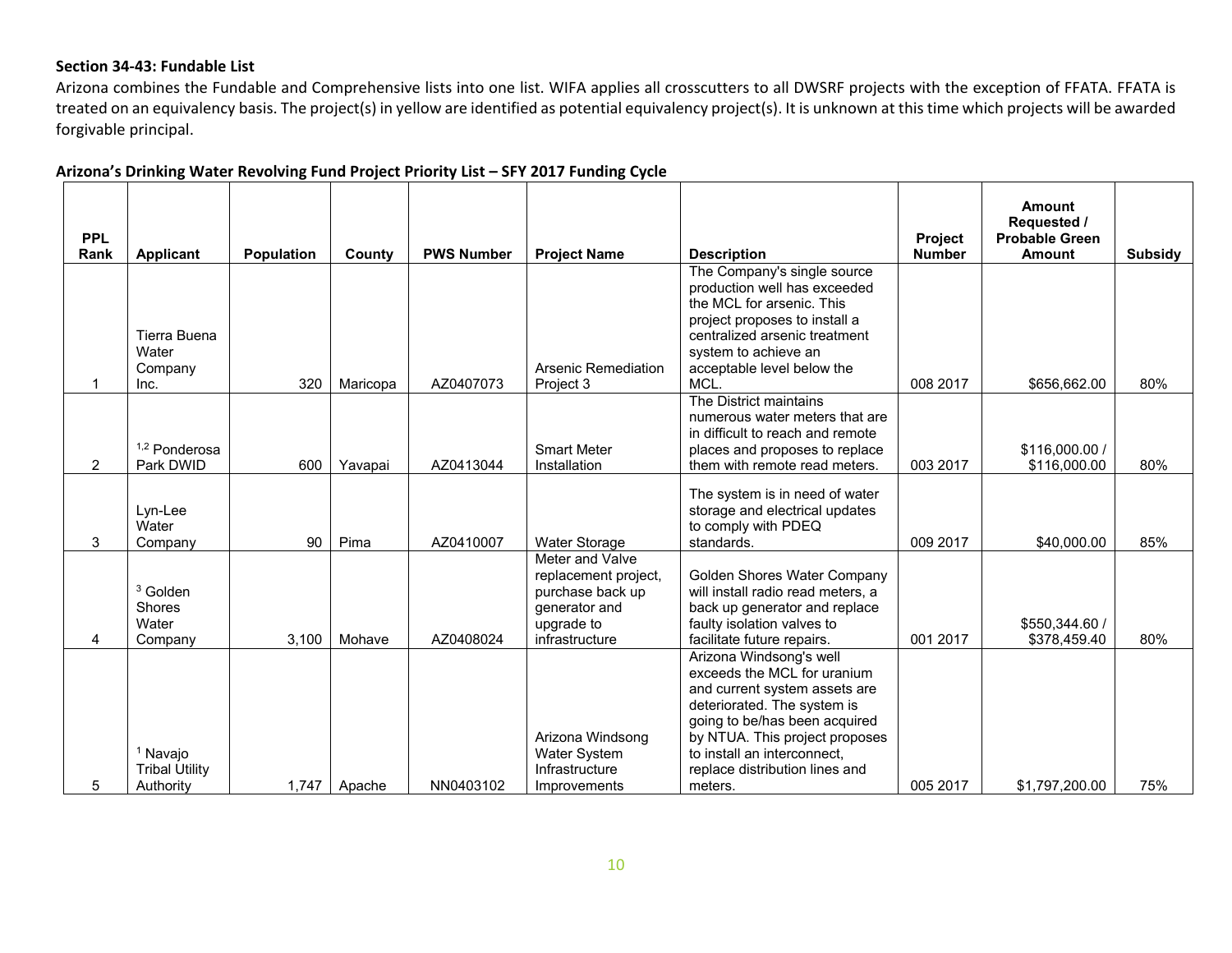| <b>PPL</b>     |                                                                              |                   |          |                   |                             |                                                                                                                                                                                                                                                                                                                               | <b>Project</b> | <b>Amount</b><br>Requested /<br><b>Probable Green</b> |         |
|----------------|------------------------------------------------------------------------------|-------------------|----------|-------------------|-----------------------------|-------------------------------------------------------------------------------------------------------------------------------------------------------------------------------------------------------------------------------------------------------------------------------------------------------------------------------|----------------|-------------------------------------------------------|---------|
| Rank           | <b>Applicant</b>                                                             | <b>Population</b> | County   | <b>PWS Number</b> | <b>Project Name</b>         | <b>Description</b>                                                                                                                                                                                                                                                                                                            | <b>Number</b>  | <b>Amount</b>                                         | Subsidy |
|                | Ash Fork<br>Development<br>Association<br>Inc. dba: Ash<br><b>Fork Water</b> |                   |          |                   | <b>Arsenic Treatment AF</b> | The Company's Well #2<br>exceeds the allowable MCL for<br>arsenic. This project proposes<br>to install a centralized arsenic<br>treatment plant to treat the                                                                                                                                                                  |                |                                                       |         |
| 6              | Service                                                                      | 2,150             | Yavapai  | AZ0413008         | #2                          | water to an acceptable level.                                                                                                                                                                                                                                                                                                 | 007 2017       | \$150,000.00                                          | 75%     |
|                | <sup>1</sup> Montezuma<br>Rimrock<br>Water<br>Company                        |                   |          |                   | Storage Tank                | Fix-it-first: The two existing<br>10,000 gallon storage tanks<br>leak profusely, have been<br>repaired numerous times and<br>are beyond repair. In order to<br>meet customer demand, two<br>40,000 gallon storage tanks                                                                                                       |                |                                                       |         |
| $\overline{7}$ | <b>LLC</b>                                                                   | 450               | Yavapai  | AZ0413071         | Replacement                 | must be constructed.                                                                                                                                                                                                                                                                                                          | 002 2017       | \$108,000.00                                          | 80%     |
| 8              | <sup>1</sup> Eagletail<br>Water<br>Company,<br><b>LLC</b>                    | 96                | Maricopa | AZ0407032         | Storage Tank<br>Replacement | The existing 500,000 gallon<br>steel storage tank is over 40<br>years old and is leaking from<br>the bottom. This project will<br>install a new 250,000 gallon<br>water tank.                                                                                                                                                 | 006 2017       | \$174,450.00                                          | 80%     |
|                | Peoria, City                                                                 |                   |          |                   | <b>Pyramid Peak WTP</b>     | The City of Peoria currently<br>reaches its 11MGD capacity<br>requirements during peak water<br>use months. The City has<br>concluded an agreement with<br>the City of Glendale to fund a<br>13MGD expansion of the<br>Pyramid Peak WTP (shared by<br>both cities) on the existing plant<br>site for completion by the end of |                |                                                       |         |
| 9              | of                                                                           | 162,000           | Maricopa | AZ0407096         | <b>Expansion</b>            | FY2019.                                                                                                                                                                                                                                                                                                                       | 004 2017       | \$47,860,000.00                                       | 90%     |
| $T0+0$         |                                                                              |                   |          |                   |                             |                                                                                                                                                                                                                                                                                                                               |                | CE1 AEJ CEC CN                                        |         |

**Total:**

**\$51,452,656.60**

1 *Eligible for disadvantaged community designation*

2 *Eligible for Green Project Reserve*